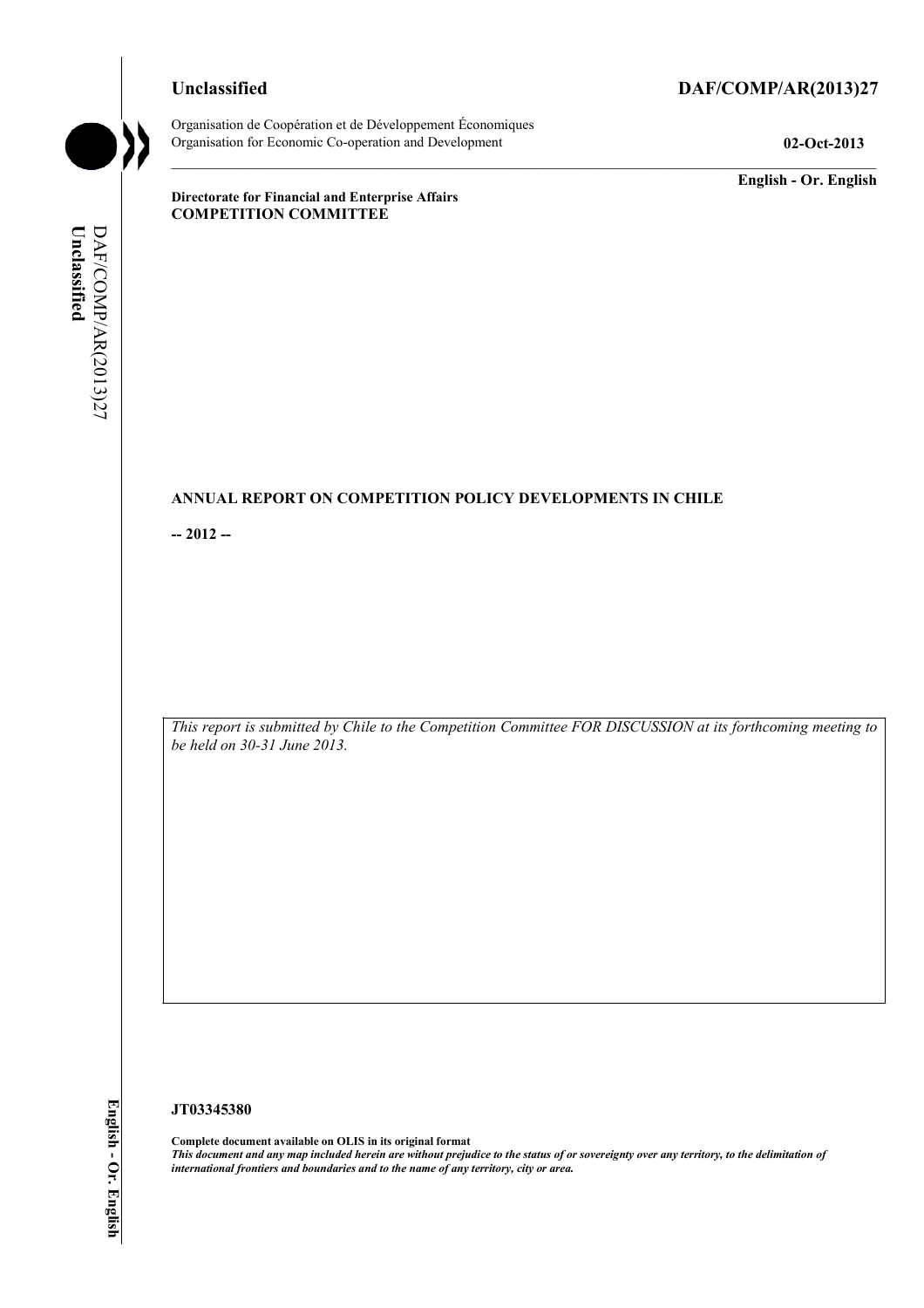# **TABLE OF CONTENTS**

| 1.                                                                                            |  |
|-----------------------------------------------------------------------------------------------|--|
| CHANGES TO COMPETITION LAWS AND POLICIES, PROPOSED OR ADOPTED  4<br>2.                        |  |
| Summary of new legal provisions in competition law and related legislation  4<br>2.1          |  |
| 2.2                                                                                           |  |
| 2.2.1                                                                                         |  |
| 2.2.2                                                                                         |  |
| 3.                                                                                            |  |
| 3.1<br>Actions against anticompetitive practices, including agreements and                    |  |
|                                                                                               |  |
| 3.1.1                                                                                         |  |
| 3.1.1.1                                                                                       |  |
| 3.1.1.2                                                                                       |  |
| 3.1.1.3                                                                                       |  |
| 3.1.1.4                                                                                       |  |
| 3.1.2 Description of important cases, including those with international implications  10     |  |
| 3.1.2.1                                                                                       |  |
| Cases reflecting developments in the area of exclusionary abuses of dominance  11<br>3.1.2.2. |  |
| 3.2                                                                                           |  |
| Statistics on number, size and type of mergers notified<br>3.2.1                              |  |
|                                                                                               |  |
| 3.2.2                                                                                         |  |
| Radiodifusión SpA: acquisition of radio broadcasting concessions  12<br>3.2.2.1               |  |
| 3.2.2.2                                                                                       |  |
| 3.2.2.3                                                                                       |  |
| Nestlé/Pfizer: extrajudicial settlements for expedient review of some mergers  13<br>3.2.2.4  |  |
|                                                                                               |  |
| THE ROLE OF COMPETITION AUTHORITIES IN ORIGINATING<br>4.                                      |  |
| AND IMPLEMENTING OTHER POLICIES (E.G. REGULATORY REFORM,                                      |  |
|                                                                                               |  |
| 5.                                                                                            |  |
| 5.1                                                                                           |  |
| 5.2                                                                                           |  |
|                                                                                               |  |
| SUMMARIES OR REFERENCES TO NEW REPORTS<br>6.                                                  |  |
|                                                                                               |  |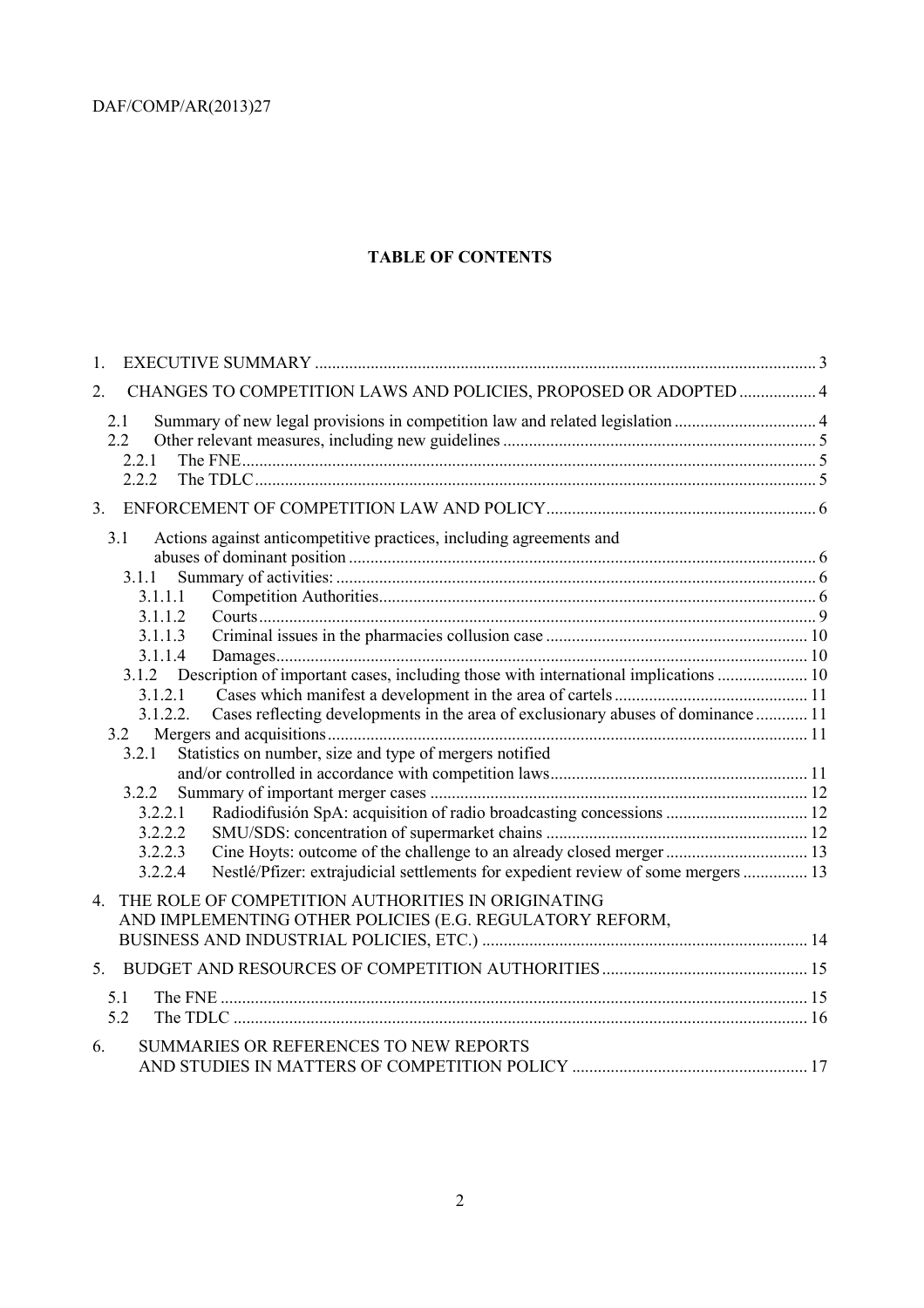# **1. EXECUTIVE SUMMARY**

1. This report summarizes recent developments in competition law, policy and enforcement in Chile. It also refers to the main cases of competition law enforcement, activities advocating competition, and other developments that occurred between August 2012 and July 2013.

2. The *Fiscalía Nacional Económica* ("FNE") is an independent government competition agency whose main roles are to detect, investigate and bring cases against antitrust violations, to produce technical reports and studies, and to undertake competition advocacy. The *Tribunal de Defensa de la Libre Competencia* ("TDLC") is the independent judicial body with exclusive and excluding jurisdiction to decide antitrust matters, including the resolution of adversarial matters (e.g., complaints brought by the FNE or private parties regarding collusion and abuse of dominance) as well as non-adversarial matters (e.g., preventative merger control). Decisions and resolutions issued by the TDLC can be challenged before the Supreme Court ("SC"). The competition law is Decree Law No. 211 and its subsequent modifications.<sup>1</sup>

3. During the period covered by this report, various important enforcement matters were resolved, and new ones initiated.

- With respect to cartels, in September 2012, the SC issued a ruling in the "pharmacies" case, the largest cartel ever prosecuted in Chile by the FNE. The SC upheld the TDLC's January 2012 ruling that had imposed the maximum fines then allowed by the Competition Act.<sup>2</sup> Another major cartel case currently pending before the TDLC, the "poultry" case, filed in December 2011, has seen increased litigation activity, as detailed below.
- Regarding merger control, notable developments include the SC's ruling in the Shell/Terpel case (discussed in the prior annual report), in which the high court overturned the TDLC's decision not to authorize the proposed acquisition of assets by a remaining competitor,<sup>3</sup> and instead allowed the acquisition subject to divestitures.<sup>4</sup> The TDLC's ruling in the Malone case, involving non-compliance with merger remedies, $5$  was resolved before the SC in a settlement between the FNE and the defendant, in which the latter committed to cease and desist in the behavior and to pay litigation costs; the USD\$ 4 m. fine the TDLC had imposed was revoked by the SC. Regarding the first complaint the FNE ever submitted against an already closed merger, in the Cine Hoyts *et al.* case, on January 2013, the TDLC approved a judicial settlement between the FNE and the defendants. The transaction involved a merger between two major cinema exhibitors

 $\frac{1}{1}$  The most significant modifications to the competition law in recent years have been Law No. 19.911/2003 created the TDLC and Law No. 20.361/2009 which reinforced the law on hardcore cartels.

<sup>2</sup> TDLC's Ruling No. 119 is available at: http://www.tdlc.cl/DocumentosMultiples/Sentencia\_119\_2012.pdf; Supreme Court's Ruling is available at: http://www.tdlc.cl/DocumentosMultiples/Sentencia<sup>-119</sup> Corte\_Suprema.pdf

<sup>3</sup> TDLC's Decision No. 39 is available at: http://www.fne.gob.cl/wpcontent/uploads/2012/08/reso\_39\_2012.pdf.

<sup>4</sup> Supreme Court, January  $2<sup>nd</sup>$ , 2013, docket no. 3993-2012; decision available at: http://www.fne.gob.cl/wpcontent/uploads/2013/01/secs\_01\_2013.pdf

<sup>5</sup> TDLC's Ruling No.117 is available at: http://www.tdlc.cl/DocumentosMultiples/Sentencia\_117\_2011.pdf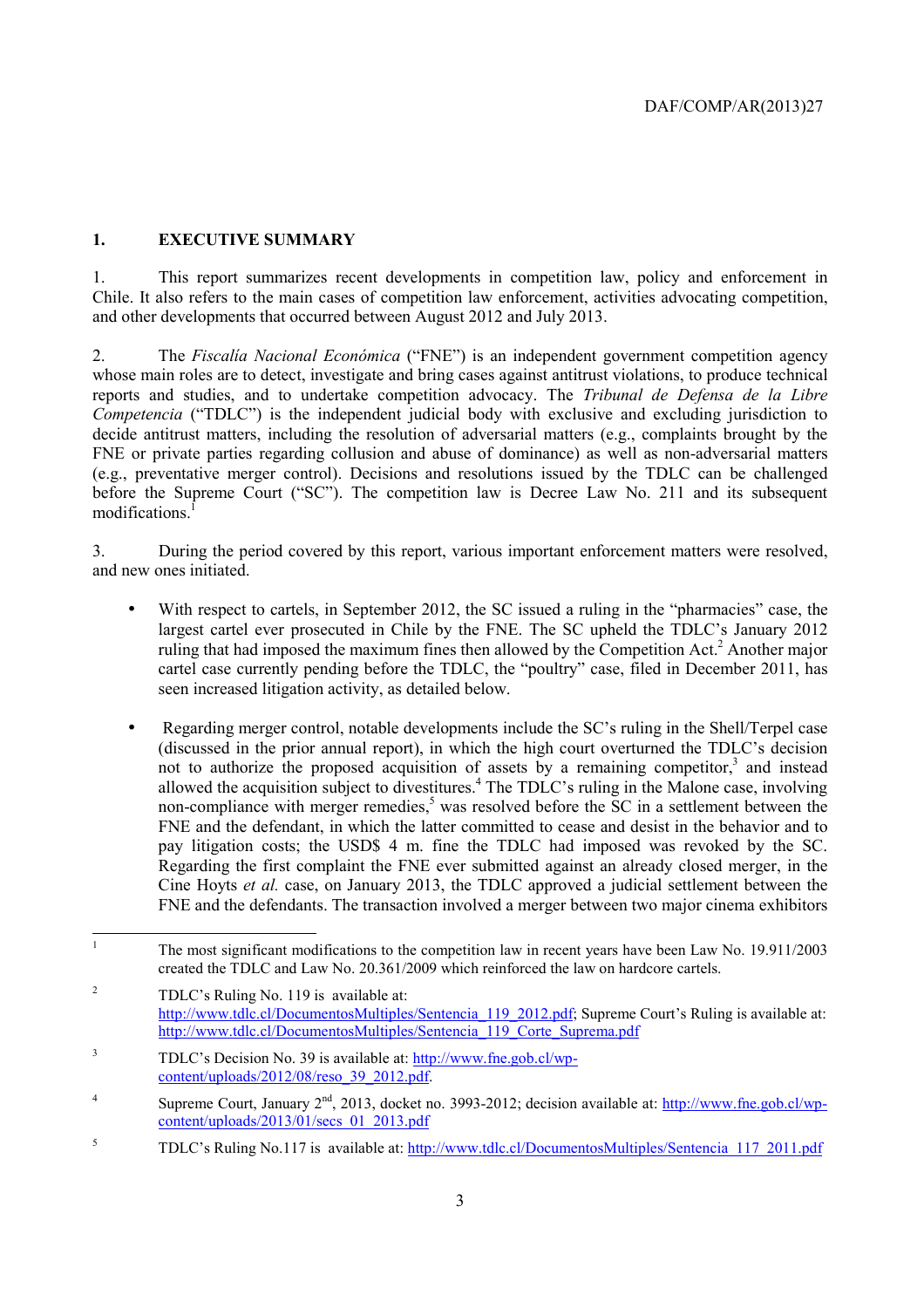in Chile. By virtue of the settlement, the companies committed to make divestitures in two geographic regions.<sup>6</sup> Finally, in the Nestlé/Pfizer case, the FNE reached an extrajudicial agreement in connection with Nestlé's global acquisition of Pfizer's infant nutrition business, representing the first time the FNE obtained TDLC approval of an agreement before the merger had been consummated in Chile, and without a "consultation" having been initiated.

• Finally, as for abuse of dominance matters, the FNE recently demonstrated its willingness to litigate these cases when necessary by filing a complaint relating to alleged exclusionary conduct in the retail laundry detergent market. Several suits by other detergent producers followed the FNE's action, which is currently pending before the TDLC.

4. The FNE and the TDLC have both made efforts to provide general guidelines regarding market actors' conduct in different sectors. A common mechanism the FNE has used for this purpose has been to issue statements and recommendations in connection with the closing of investigations, even when no further action is taken. The TDLC, in turn, has been involved in a complex proceeding aimed at providing binding guidelines on some aspects of the telecommunications sector. Furthermore, with the goal of improving the transparency and predictability of enforcement proceedings, the FNE released a manual regarding the conduct of investigations and an updated version of its internal guidelines for merger review.

5. On the international level, Chilean competition authorities have taken a leading role in promoting international cooperation and exchanges of best practices in the region, actively participating in international seminars in Latin America with the aim of facilitating cooperation in law enforcement in the near future. The FNE has made particular efforts to support the launching of Ecuador's competition authority; several FNE's high officials have attended to conferences and seminars in the country. At his turn, the FNE has provided high quality training to its own officials. In the reported period, speakers from the US DOJ Antitrust Division, the DG Competition of the European Commission and foreign renowned economists such as Massimo Motta, Bruce Lyons and others have provided updated internal training on competition issues.

# **2. CHANGES TO COMPETITION LAWS AND POLICIES, PROPOSED OR ADOPTED**

# **2.1 Summary of new legal provisions in competition law and related legislation**

6. No legal provisions directly regarding competition law were enacted in the reported period. The report issued in May 2012 by a Presidential Commission of competition law and policy experts has not resulted in any amendments to the Competition Act so far.7

7. Early in 2013, Congress enacted a new Fisheries Act (*"Ley de Pesca y Acuicultura"*).8 The modifications to the original Fisheries Act incorporated some of the recommendations that the TDLC had included in its twelfth regulatory amendment proposal, issued in 2011.<sup>9</sup> One of the most important items in the new legislation was the creation of tradable, divisible and transmissible fishing permits (which were

 6 The FNE's press release and details on this settlement are available at: http://www.fne.gob.cl/english/2013/01/15/tdlc-grants-its-approval-to-a-judicial-settlement-between-thefne-and-the-parties-of-cine-hoytscinemundo-an-already-closed-merger-in-the-cinema-exhibitors-market/

<sup>7</sup> A reference to that report was made in the previous annual report submitted by Chile (DAF/COMP/AR(2012)34), ¶ 9.

<sup>8</sup> Act No. 20.657, published in official gazette on February,  $9<sup>th</sup>$ , 2013.

<sup>9</sup> TDLC's Regulatory Amendment Proposal No. 12 is available here: http://www.tdlc.cl/DocumentosMultiples/Proposicion\_12\_2011.pdf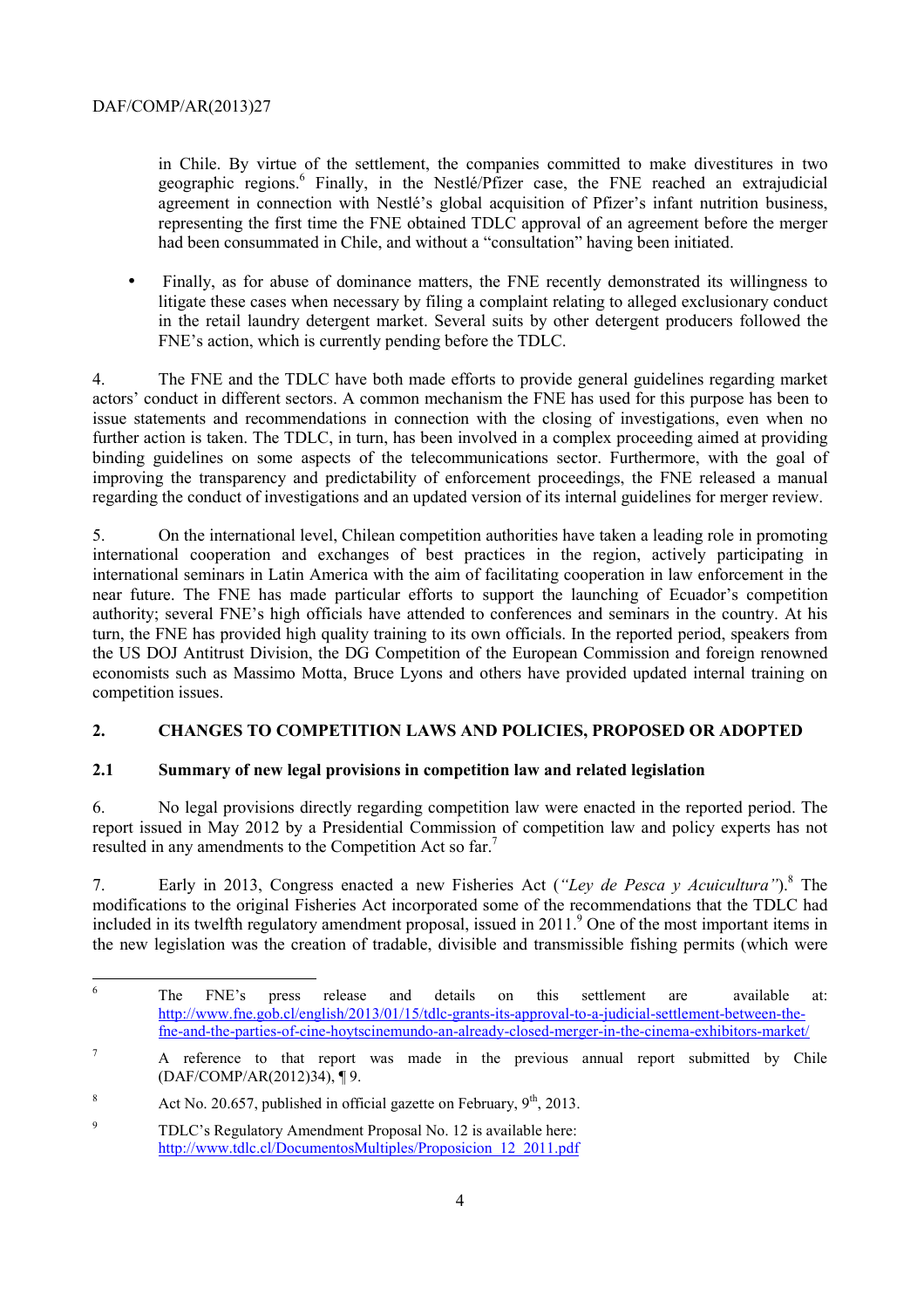only tradable before the modification), thereby allowing for a deeper permits market. Among other materials that the TDLC considered when designing its proposal was a technical report issued by the  $FNE$ <sup>10</sup>

# **2.2 Other relevant measures, including new guidelines**

# *2.2.1 The FNE*

8. New FNE internal guidelines for horizontal mergers. In October 2012 the FNE issued an updated version of its internal guidelines for horizontal mergers.<sup>11</sup> The document builds on the 2006 guidelines by incorporating changes to account for legal reforms, developments in economic theory, recent case law and the experience gained by the FNE in merger analysis since the original guidelines were published. The final text is the product of an open and public consultation on an earlier draft, which was launched in June 2012.

9. The new guidelines provide a more accurate description of unilateral and coordinated effects, including examples of the frequent effects raised by horizontal mergers. The chapter on countervailing effects deals with efficiencies claimed by the merging parties, as well as customer's bargaining power. As to relevant market definition, the new guidelines acknowledge its lower significance regarding unilateral effects in differentiated products markets. Finally, concentration thresholds justifying review are increased, reflecting the features of the current economy.

10. Most importantly, the guidelines established internal procedures to which the FNE will adhere in the case of the transactions voluntarily reported by the parties. These include stages and deadlines, aimed at guaranteeing an effective and timely analysis by the FNE.

11. The Deloitte report on stakeholder perceptions about FNE effectiveness. At the end of 2012, the FNE commissioned a study by Deloitte on the perception that expert antitrust lawyers have of the deterrent effect of competition law institutions in general and of the FNE's activity in particular. This initiative is one of the FNE's efforts to obtain an independent view about the challenges that still confront Chile's antitrust institutions.

12. The survey was answered by expert antitrust lawyers during individual meetings with Deloitte professionals. The results of the survey were provided to the FNE in an aggregated manner, so no access to the content of individual answers was available.

13. By and large, the results showed a positive perception of the performance and deterrent capacity of the FNE and TDLC.

# *2.2.2 The TDLC*

14. New general instructions for telecommunication service providers: In December 2012, the TDLC issued general regulatory instructions<sup>12</sup> (*"Instrucciones de carácter general"*) directed at mobile telephony service providers, as well as providers of fixed telephony, internet and cable television services. These

 $10<sup>10</sup>$ FNE's report, June 9<sup>th</sup>, 2010. Available here: http://www.fne.gob.cl/wpcontent/uploads/2011/03/itlc\_0004\_2010.pdf

<sup>&</sup>lt;sup>11</sup> The guide is available at: http://www.fne.gob.cl/english/wp-content/uploads/2013/01/Guia-fusionestraducida-final-2.pdf

<sup>&</sup>lt;sup>12</sup> TDLC's General Instructions No. 12 is available at: http://www.tdlc.cl/DocumentosMultiples/Instruccion\_General\_02\_2012\_Enmendado.pdf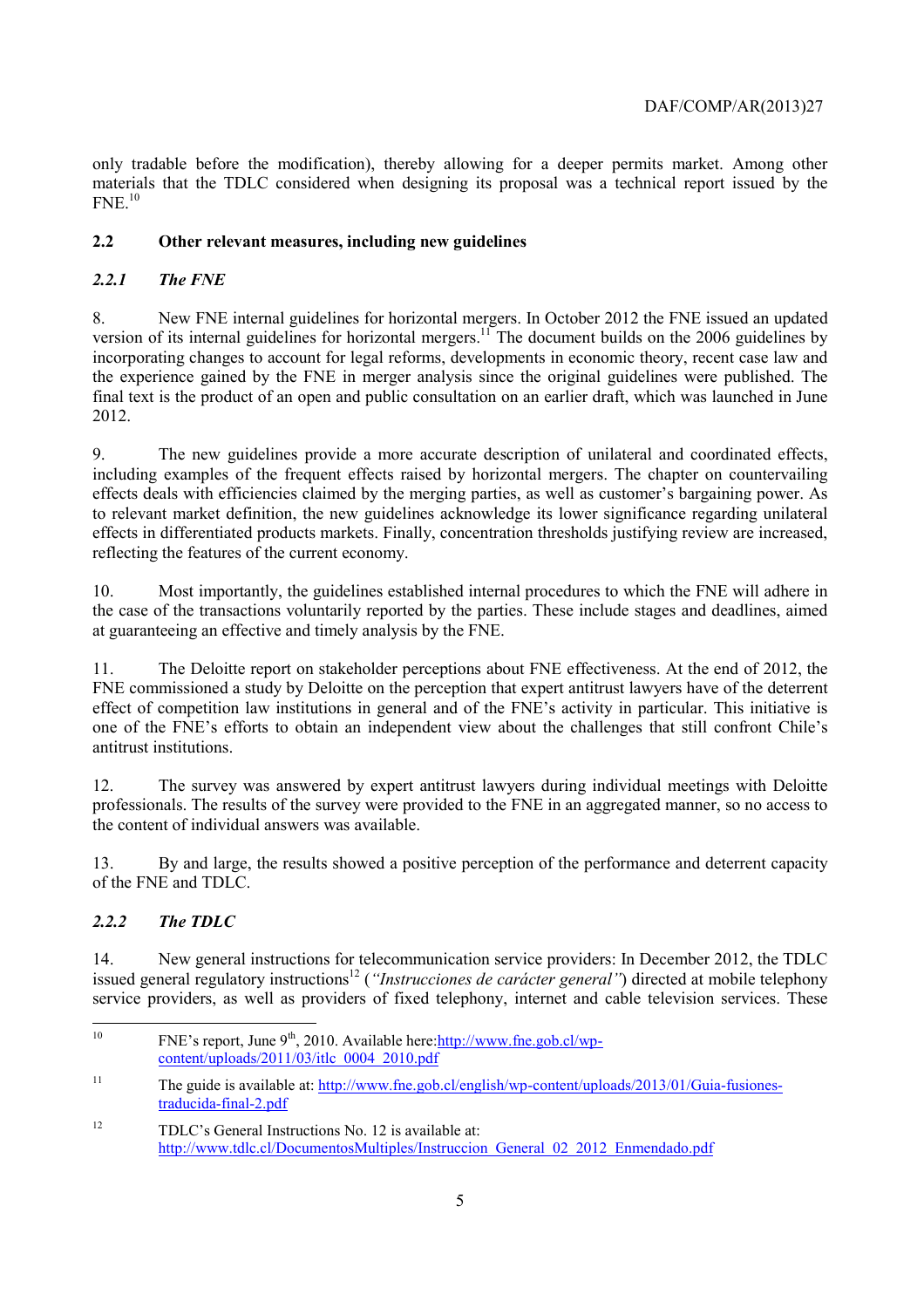instructions are applicable to private firms when their conduct or commercial agreements relate to or may affect competition, in accordance to Article 18 No. 3 of the Competition Act.

15. In summary, regarding mobile telephony, the TDLC considered that the difference between *onnet* and *off-net*<sup>13</sup> prices for mobile network phone calls –which was observed to be much larger than the access fees for terminating calls in a competitor's network– reduced competition between the incumbent firms and led to economically inefficient results in the market. The TDLC therefore instructed firms to price calls so that the price per second for an *off-net* call can only surpass the price per second for an *on-net* call by the amount of the access fee to the competitor's network.

16. Regarding the telecommunications market, the TDLC considered that bundling of fixed and mobile telephony services could have adverse effects on competition, by eventually reducing the competitive pressure that one type of telephony imposes over the other. The same logic was applied to the fixed and mobile provision of internet services: given the current speed limitations of mobile internet services, they are considered as complements to fixed internet services.

17. Therefore, in this regulatory instruction, the TDLC determined that, although bundling of fixed and mobile telephony services is allowed, companies would not be permitted to offer discounts or more favorable conditions to customers who contract both services jointly. In addition, bundling of services that are offered via the same platform is allowed, but the price of the bundle must be greater than the sum of the prices of the individual services excluding the cheapest one. These restrictions will be active until 4G data transmission services are available throughout the country.

# **3. ENFORCEMENT OF COMPETITION LAW AND POLICY**

## **3.1 Actions against anticompetitive practices, including agreements and abuses of dominant position**

# *3.1.1 Summary of activities:*

# *3.1.1.1 Competition Authorities*

# **The FNE**

18. The FNE initiated 24 investigations in 2012. Through July 2013, it has initiated a total of 14 investigations. Moreover, the number of investigations rolled over from previous years is significant, but the FNE is working towards the progressive decline of this number (73 cases rolled over at the beginning of 2011, 52 at the beginning of 2012, and 34 at the beginning of 2013).

19. Traditionally, the majority of investigations dealt with situations of abuse of dominant position, however, the gap is closing between these and other types of cases. Particularly, there has been a relative increase in cases of horizontal agreements among competitors.

 $13$ 

<sup>13</sup> *On-net* calls are phone calls that begin and end in the same company; *off-net* calls are those phone calls that begin in one company and end in a different company (e.g. an Entel client calling a Movistar client).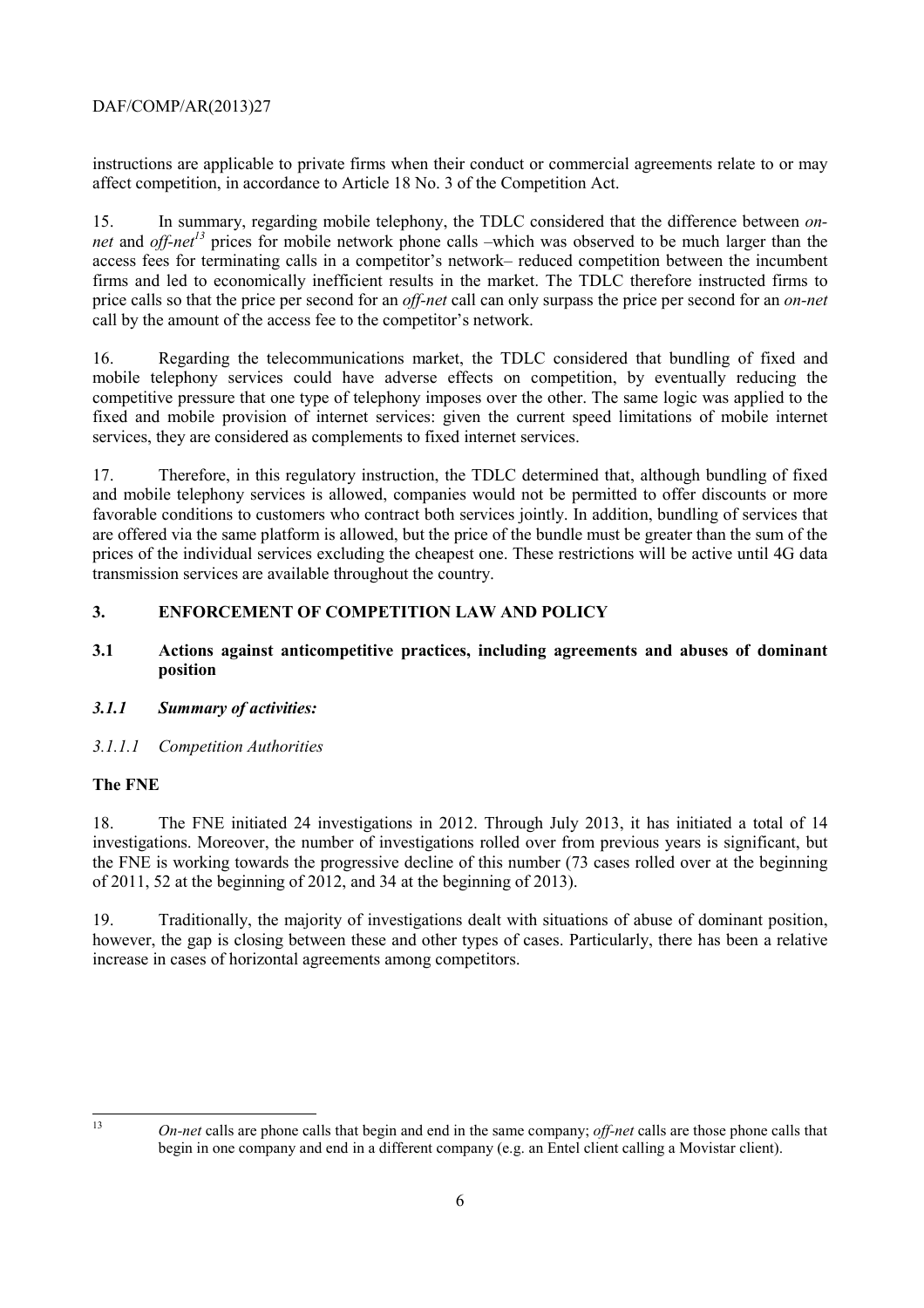|                             | New investigations<br>in 2011 | New investigations<br>in $2012$ | New investigations<br>in $2013^{14}$ |
|-----------------------------|-------------------------------|---------------------------------|--------------------------------------|
| Abuses of dominance         |                               |                                 |                                      |
| Agreements (horizontal)     |                               |                                 |                                      |
| Regulatory/Government acts. |                               | O                               |                                      |
| <b>Unfair Competition</b>   |                               |                                 |                                      |
| <b>Vertical Restraints</b>  |                               |                                 |                                      |
| Infringements of previous   |                               |                                 |                                      |
| decisions                   |                               |                                 |                                      |
| Total                       |                               | 24                              | 14                                   |

20. During the period covered by this report, the FNE filed three complaints before the TDLC: two in 2012 (August-December),<sup>15</sup> and one through July 2013.<sup>16</sup>

21. In the same period, of the cases initiated by an FNE complaint and ruled upon by the TDLC, one resulted in a conviction,<sup>17</sup> the other in absolution.<sup>18</sup> In addition, one case initiated by a complaint ended in an extrajudicial settlement during the relevant period.<sup>19</sup>

#### Litigation challenges in cartel enforcement

22. The major cartel case currently being pursued by the FNE before the TDLC is a complaint against three major poultry processors and their industry trade association. According to the FNE, the defendants implemented an agreement that included several strategies to restrict production volumes.<sup>20</sup>

23. The raid and the seizure of documents by the FNE during the investigation of this case have generated a significant amount of litigation. The trade association initiated two actions before the Court of Appeals of Santiago: a complaint procedure for violation of the legal requirements and formalities for the execution of the search procedure, and a request for the return of seized documents.

24. The complaints procedure was resolved in the lower court against the claimant and was later upheld by the appellate court on the grounds that a violation of the requirements and formalities had not been established, and instead that the allegations were related to the merit of the evidence, allegations that must be evaluated in the corresponding trial before the TDLC.<sup>21</sup>

 $\overline{14}$ 14 Figures through the month of July 2013. The figures indicated here exclude cases declared inadmissible.

<sup>15</sup> FNE Complaints: vs./Valdivia Buses and AGETV, and vs./Copiapó urban transportation services.

<sup>16</sup> FNE's Complaint vs./ Unilever Chile.

<sup>&</sup>lt;sup>17</sup> TDLC's Ruling No. 128 (*ACHAP Advertising Agencies*), January 29<sup>th</sup>, 2013.

<sup>&</sup>lt;sup>18</sup> TDLC's Ruling No. 124 (*Cámara de Comercio II*), August  $9<sup>th</sup>$ , 2012; after the TDLC's ruling and before the Supreme Court ruled on the FNE's appeal, a settlement was reached between the FNE and the defendant.

<sup>19</sup> TDLC´s approval of the settlement agreement between FNE and Hoyts Cinemas et al. (TDLC's alternative ending decision No. 107, January  $15^{th}$ , 2013)

<sup>&</sup>lt;sup>20</sup> The FNE's complaint is available here: http://www.fne.gob.cl/wpcontent/uploads/2011/12/requ\_007\_2011.pdf

<sup>&</sup>lt;sup>21</sup> Corte de Apelaciones de Santiago,  $3<sup>rd</sup>$  chamber, August, 19th, 2013, Docket No. 6523-2012. The ruling is available here: http://www.fne.gob.cl/wp-content/uploads/2013/08/Fallo-APA-con-FNE-6523-2012.pdf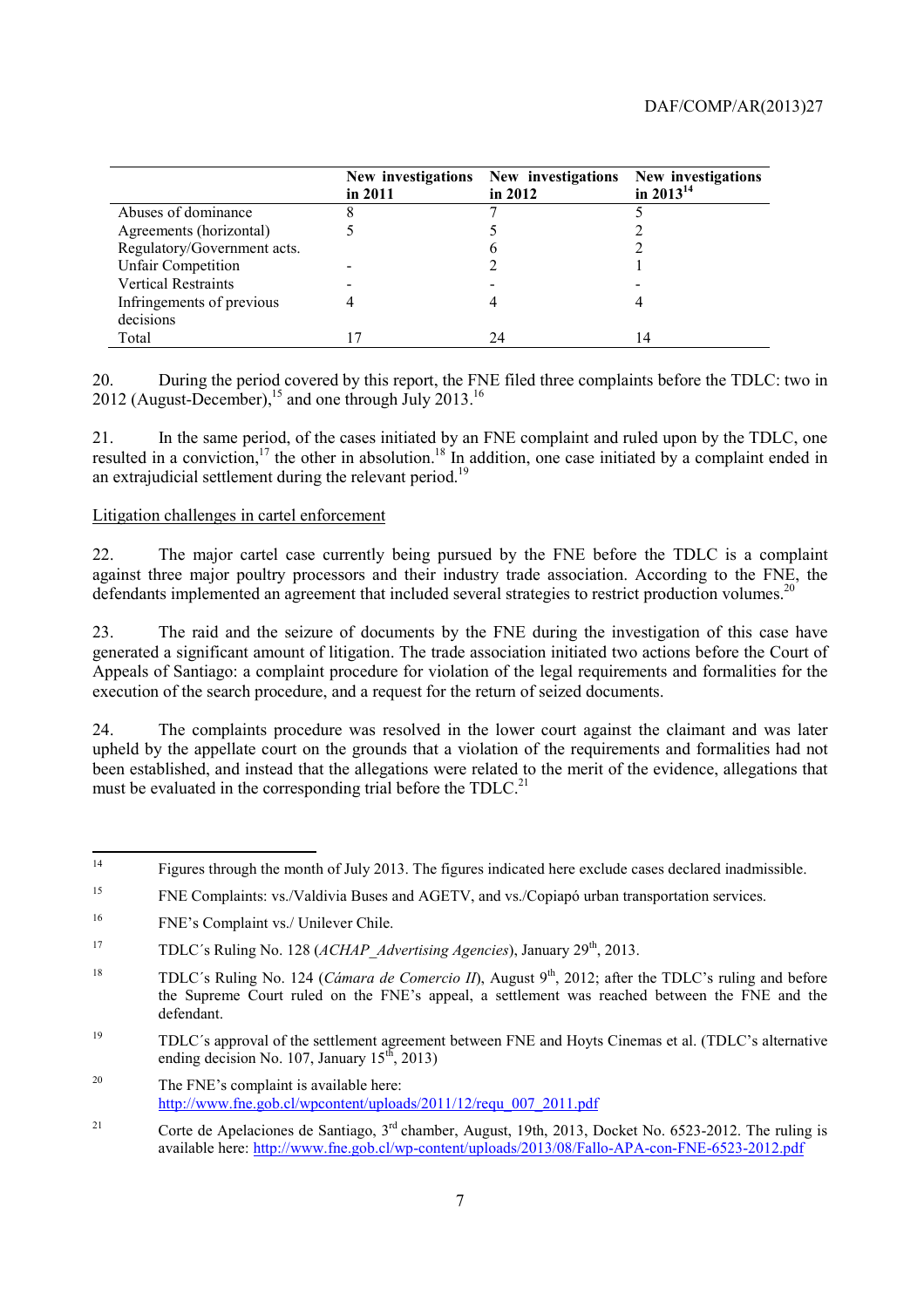25. The request for the return of documents, based on an alleged violation of the right to defense of the applicant, was resolved in favor of the latter on appeal.<sup>22</sup> One of the defendant poultry producers also filed an application for the return of documents, but was rejected.

26. In addition, one of the accused poultry producers filed an application before the Constitutional Tribunal claiming, in summary, that the use of a statutorily provided evidentiary procedure (judicial confession), if allowed in the trial before the TDLC against a defendant or its representatives, would violate its constitutional right against self-incrimination, and its rights to due process.<sup>2</sup>

27. These litigation activities reflect the difficulty and level of resources necessary for the prosecution of cartel cases.

#### **The TDLC**

28. During the period covered by this report, 15 new adversarial cases were initiated before the TDLC.<sup>24</sup> Of the total number of cases, 87% are related to unilateral conduct and 13% to cartels.

29. The TDLC issued 7 decisions in adversarial cases during the period covered by this report: 3 in 2012 (August-December),<sup>25</sup> and 4 through July 2013.<sup>26</sup> These cases originated both from claims by the FNE as well as through complaints filed by private parties. Of these 7 rulings, only 2 were condemnatory. The average length of these proceedings was 732 days (roughly 2 years).

30. Of these 7 decisions, 6 were challenged before the Supreme Court, 3 of which are still under review. The Supreme Court confirmed the other three challenged decisions in this period. These review proceedings by the Supreme Court averaged 192 days.

31. Of the 2 condemnatory decisions issued during the period covered by this report, one relates to an abuse of dominance, $^{27}$  and the other to a horizontal agreement between competitors.<sup>28</sup>

<sup>22</sup> Corte de Apelaciones de Santiago,  $6<sup>th</sup>$  chamber, August, 7th, 2012, Docket No. 2440-2012. The FNE challenged this ruling before the Supreme Court but, after a submission by the defendant the recourse was declared non-admissible.

<sup>&</sup>lt;sup>23</sup> The Constitutional Tribunal dismissed the claim accepting FNE's arguments.Constitutional Tribunal, August 20<sup>th</sup>, 2013, Docket No. 2381-12-INA. The ruling is available here: http://www.fne.gob.cl/wpcontent/uploads/2013/08/Sentencia-Tribunal-Constitucional1.pdf

<sup>24</sup> TDLC, Docket No. 243-12, 244-12, 245-12, 246-12, 247-13, 248-13, 249-13, 250-13, 251-13, 252-13, 253-13, 254-13, 255-13, 256-13, 257-13, 258-13 and 259-13.

<sup>25</sup> TDLC, Rulings No. 124 (*Cámara de Comercio II*), No. 125 (*Laboratorios Recalcine vs. Roche Chile*) and No. 126 (*Acam vs. Comercial e Industrial Silfa*).

<sup>26</sup> TDLC, Rulings No. 127 (*Actigen Nova versus Bioagro*), No. 128 (*ACHAP - Advertising Agencies*), No. 129 (*Afex vs. Banco de Chile*) and No. 130 (*Beatriz Lea Zuberman vs. One Smart Star Number Chile*).

<sup>27</sup> TDLC, Ruling No. 130 (*Beatriz Lea Zuberman vs. One Smart Star Number Chile*).

<sup>28</sup> TDLC, Ruling No. 128 (*ACHAP - Advertising Agencies*).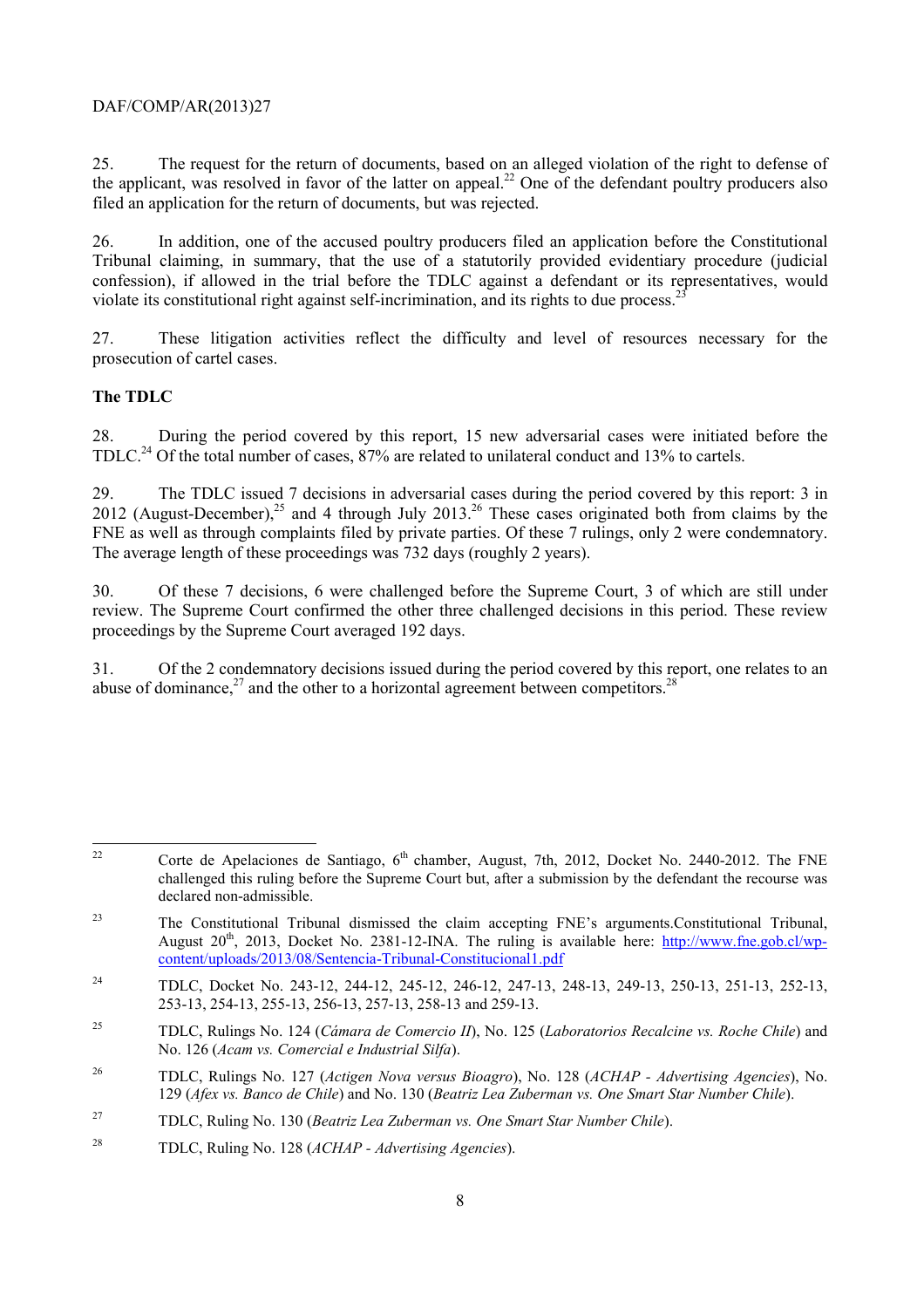#### *3.1.1.2 Courts*

#### **The Supreme Court**

32. During the period covered by this report, the SC issued 8 decisions in adversarial competition law matters.

33. The SC's first ruling in this period upheld in its entirety the TDLC's decision in the collusion case brought by the FNE against a pharmacies cartel.<sup>29</sup> In an extended decision, the SC provides insights regarding several subjects of competition law and related topics, such as administrative law penalties, inquiries in collusion conduct, and elements of the infringement.<sup>30</sup> This ruling confirmed the highest fines in the history of the TDLC: Cruz Verde and Salcobrand were each fined approximately US\$ 20 million.

34. The second SC ruling regards a collusion case (*Tour Operators*) in which the SC overturned an acquittal by the TDLC.<sup>31</sup> A group of tour operators had been accused of colluding in the market for the intermediation of tourism services. In its ruling, the TDLC considered that the companies did not have a dominant position in the market, and would not have been able to force an increase in the commissions paid by an important hotel chain that had been deemed by the TDLC to be an irreplaceable trading partner to travel agencies and consumers. In its ruling, the SC considered that explicit collusive agreements could constitute a violation even when there is no direct evidence of having influence prices or quantities. The SC fined each of the 5 participating tourism operators 50 Annual Tax Units each (approximately US\$ 47,000).32

35. The third of the SC's rulings concerns an abuse of dominant position case (*Tabacos*) in which the SC upheld the condemnatory ruling of the TDLC and the corrective measures it applied, $33$  but also extended the corrective measures and imposed a fine of 20,000 Monthly Tax Units (approximately US\$ 1.6 million). $34$ 

36. The SC's fourth ruling approved a settlement between the FNE and a trade association, the Cámara de Comercio de Santiago, reached after the agency had challenged a ruling by the TDLC, Ruling No. 124 (*Cámara de Comercio*), in which the tribunal had acquitted the association. The settlement included the modification of a license agreement between the Cámara de Comercio de Santiago and a competitor, whose commercial dispute had originated the initial case.<sup>35</sup>

<sup>29</sup> The case was reported in the previous annual report submitted by Chile to the OECD.

<sup>&</sup>lt;sup>30</sup> SC, September<sup>7th</sup>, 2012, Docket Nr. 2578-2012, ruling on complaint recourses against TDLC Ruling No. 119 (*Pharmacies*).

<sup>&</sup>lt;sup>31</sup> The case was reported in the previous annual report submitted by Chile to the OECD.

 $32$  SC, September 20<sup>th</sup>, 2012, Docket Nr. 10954-2011, ruling on complaint recourses against TDLC Ruling No. 113 (*Tourism operators*).

<sup>33</sup> The case was reported in the previous annual report submitted by Chile to the OECD.

<sup>&</sup>lt;sup>34</sup> SC, December 4<sup>th</sup>, 2012, Docket Nr. 11968-2011, ruling on complaint recourses against TDLC Ruling No. 115 (*Tabacos*).

 ${}^{35}$  SC, December  $5<sup>th</sup>$ , 2012, Docket Nr. 6922-2012, approval of conciliatory agreement, in complaint resources against TDLC Ruling No. 124 (*Cámara de Comercio II*).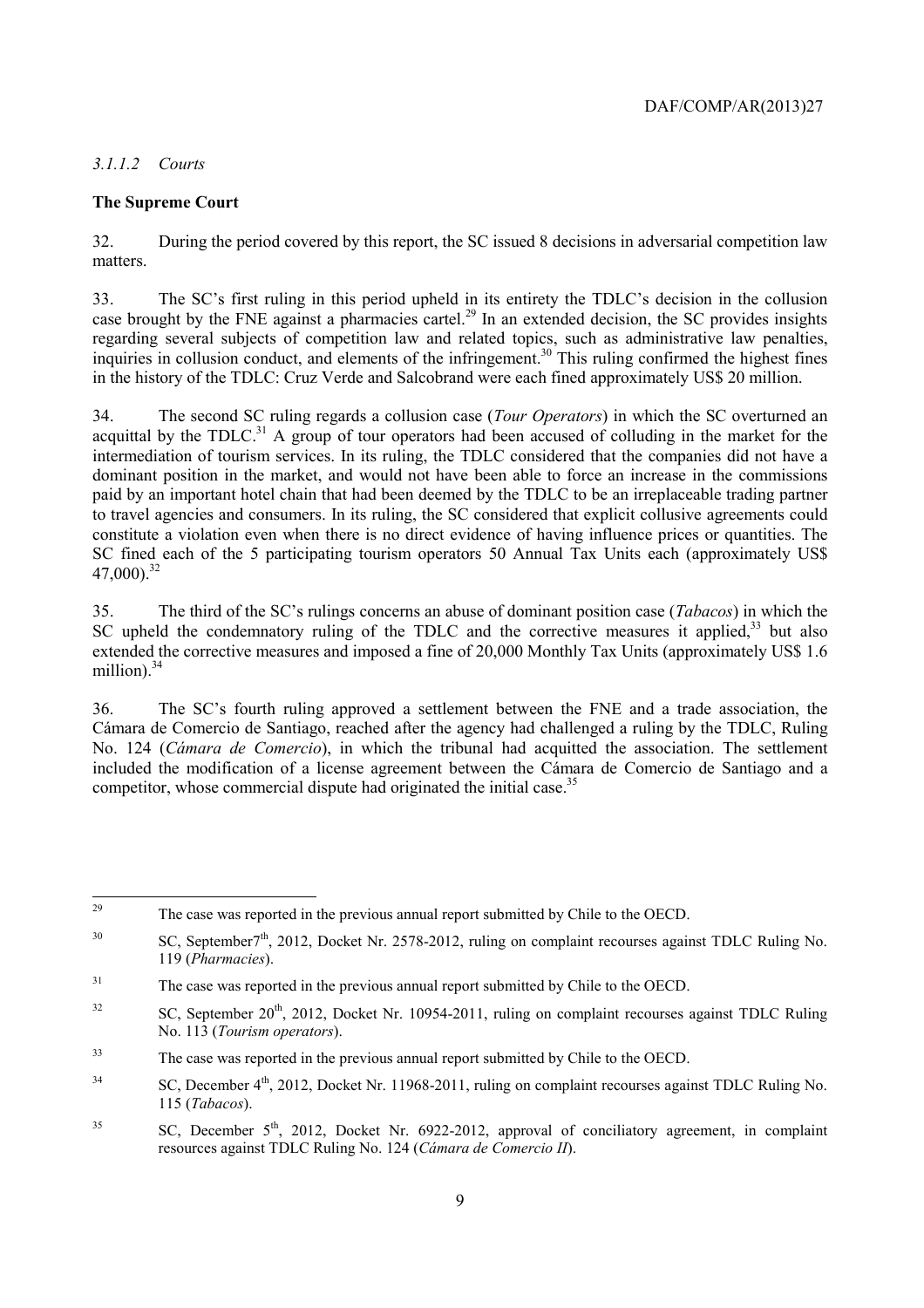37. In its fifth ruling  $(KDM)$ ,<sup>36</sup> the SC upheld the TDLC's decision acquitting the defendants in a proceeding challenging the duration of contracts for waste management involving the companies and municipalities.<sup>37</sup>

38. The SC's sixth ruling regards a case of barriers to entry (*Transporte Fluvial Niebla-Corral*), which overturned a decision by the TDLC. The SC considered that, because the parties had reached an agreement (in another court) that lowered tariffs charged by a company to its competitors for the use of an essential facility, no barrier was in effect and thus, contrary to the TDLC's original conclusion, no exclusion could have taken place.<sup>38</sup>

39. The seventh<sup>39</sup> and eighth<sup>40</sup> of the SC's rulings upheld the respective rulings of the TDLC.

# *3.1.1.3 Criminal issues in the pharmacies collusion case*

40. An investigation by the Criminal Prosecutor's Office against pharmacy executives, whichwas described in the Annual Report submitted last year, continued in the period covered by this report.

41. On July 8, 2013, ten executives obtained the benefit of conditional suspension of the proceeding, after committing themselves to attend business ethics classes, to develop and implement a competition compliance program, and to make donations to nonprofit organizations. But this was not the ending of the proceeding.<sup>4</sup>

# *3.1.1.4 Damages*

42. On July 25, 2013, the Supreme Court upheld a decision by the Court of Appeals, which had set damages for lost profits (*lucrum cesans*) in the *Tobacos* case in the amount of approximately US\$ 2.1 million. This is the first damages case with a SC ruling that stems from a competition law case in Chile — TDLC Ruling No. 26, issued May  $8<sup>th</sup>$ , 2006, an exclusionary abuse of dominance case— grounded on the new provision on damages enacted in 2003.

#### *3.1.2 Description of important cases, including those with international implications*

43. The following is a summarized presentation of the most relevant cases of the period in question. The list includes cases that have concluded or are still ongoing before the TDLC, or pending before the SC. It includes cases initiated by private parties or by the FNE.

<sup>36</sup> The case was reported in the previous annual report submitted by Chile to the OECD.

<sup>&</sup>lt;sup>37</sup> SC, December 7<sup>th</sup>, 2012, Docket Nr. 2255-2012, ruling on complaint recourses against TDLC Ruling No. 118 (*KDM*).

 $38$  SC, January  $30<sup>th</sup>$ , 2013, Docket Nr. 4470-2012, ruling on complaint recourses against TDLC Ruling No. 121 (*Transporte Fluvial Niebla-Corral*).

<sup>&</sup>lt;sup>39</sup> SC, July 1<sup>st</sup>, 2013, Docket Nr. 9427-2012, ruling on complaint recourses against TDLC Ruling No. 126 (*Acam vs. Comercial e Industrial Silfa*).

<sup>&</sup>lt;sup>40</sup> SC, July 23<sup>rd</sup>, 2013, Docket Nr. 8243-2012, ruling on complaint recourses against TDLC Ruling No. 125 (*LaboratoriosRecalcine vs. Roche Chile*). In this case, an acquittal by the TDLC challenged by the plaintiff, the SC held that the procedural costs of the proceeding should not be borne by the plaintiff.

<sup>&</sup>lt;sup>41</sup> On August 30th, 2013, the Court of Appeals revoked this benefit. Therefore, the criminal proceeding continues its course and the criminal trial is expected for the following months.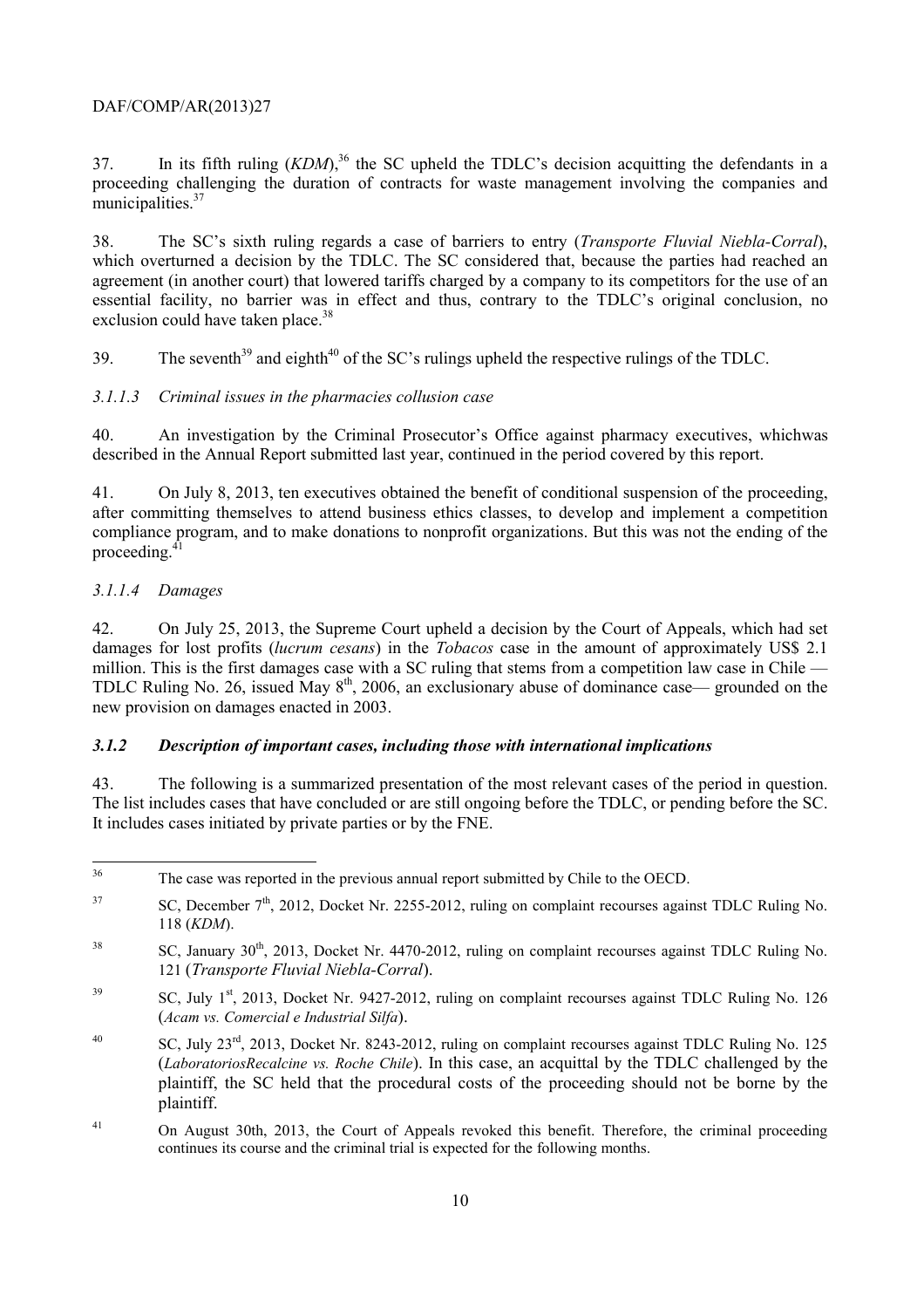# *3.1.2.1 Cases which manifest a development in the area of cartels*

## **ACHAP (Adverstising Agencies): The role of trade associations in collusive behavior**

44. This case was submitted by the FNE before the TDLC in September 2008. In its complaint,  $42$  the FNE claimed that 34 advertising agencies —who combined accounted for around 70% of total media advertising expenditures in the country— had sought to impose contracting terms in three advertising tenders, through their trade association (ACHAP) and its executive president. The FNE requested the TDLC to order the immediate cease of these practices, to impose fines on the trade association and each agency of approximately US\$ 1.8 million, on the director of the association of approximately US\$900,000 and on each director of the association of approximately US\$750,000.

45. Given the number of defendants in this case, the litigation lasted more than 3 years. The TDLC ruled unanimously on January 29, 2013 that ACHAP, its executive director, its directors, and 11 advertising agencies had engaged in anticompetitive actions, by collectively boycotting advertising tenders organized by two prospective clients. The TDLC fined ACHAP approximately US\$46,000, its executive director approximately US\$9,300, 11 of the accused agencies approximately US\$7,000 each, and ACHAP's 8 directors approximately US\$4,600 each.<sup>43</sup>

46. Most of the defendants did not challenge the TDLC's decision. A partial appeal was lodged by the FNE asking that the acquitted firms be sanctioned. Two advertising agencies requested that the rulings against them be overturned. A final decision is pending before the Supreme Court.

*3.1.2.2. Cases reflecting developments in the area of exclusionary abuses of dominance* 

## **Prosecution of alleged exclusionary practices in consumer goods markets**

47. In April 2013, the FNE filed a complaint before the  $TDLC<sup>44</sup>$  accusing the largest laundry detergent producer in the Chilean market of a series of exclusionary practices. The challenged practices can be summarized as (i) exclusivity discounts; (ii) retroactive conditional discounts (loyalty rebates), and (iii) other alleged restrictions relating to the use of shelf space, both in the traditional and supermarket distribution channels.

48. In June 2013, 5 private complaints against the defendant were consolidated with the FNE's case. The matter is currently ongoing in the TDLC.

# **3.2 Mergers and acquisitions**

#### *3.2.1 Statistics on number, size and type of mergers notified and/or controlled in accordance with competition laws*

49. In 2012 the FNE initiated 12 investigations into mergers and/or concentration operations. During 2013, through July, the FNE has initiated reviews of 14 mergers/concentration operations.

 $42$ FNE's complaint is available at: http://www.tdlc.cl/DocumentosMultiples/Requerimiento\_FNE\_C\_177\_08.pdf

<sup>43</sup> TDLC, Ruling No. 128 (*ACHAP - Advertising Agencies*).

<sup>44</sup> FNE's complaint is available at: http://www.tdlc.cl/DocumentosMultiples/Requerimiento%20de%20la%20FNE%2004-04-2013.pdf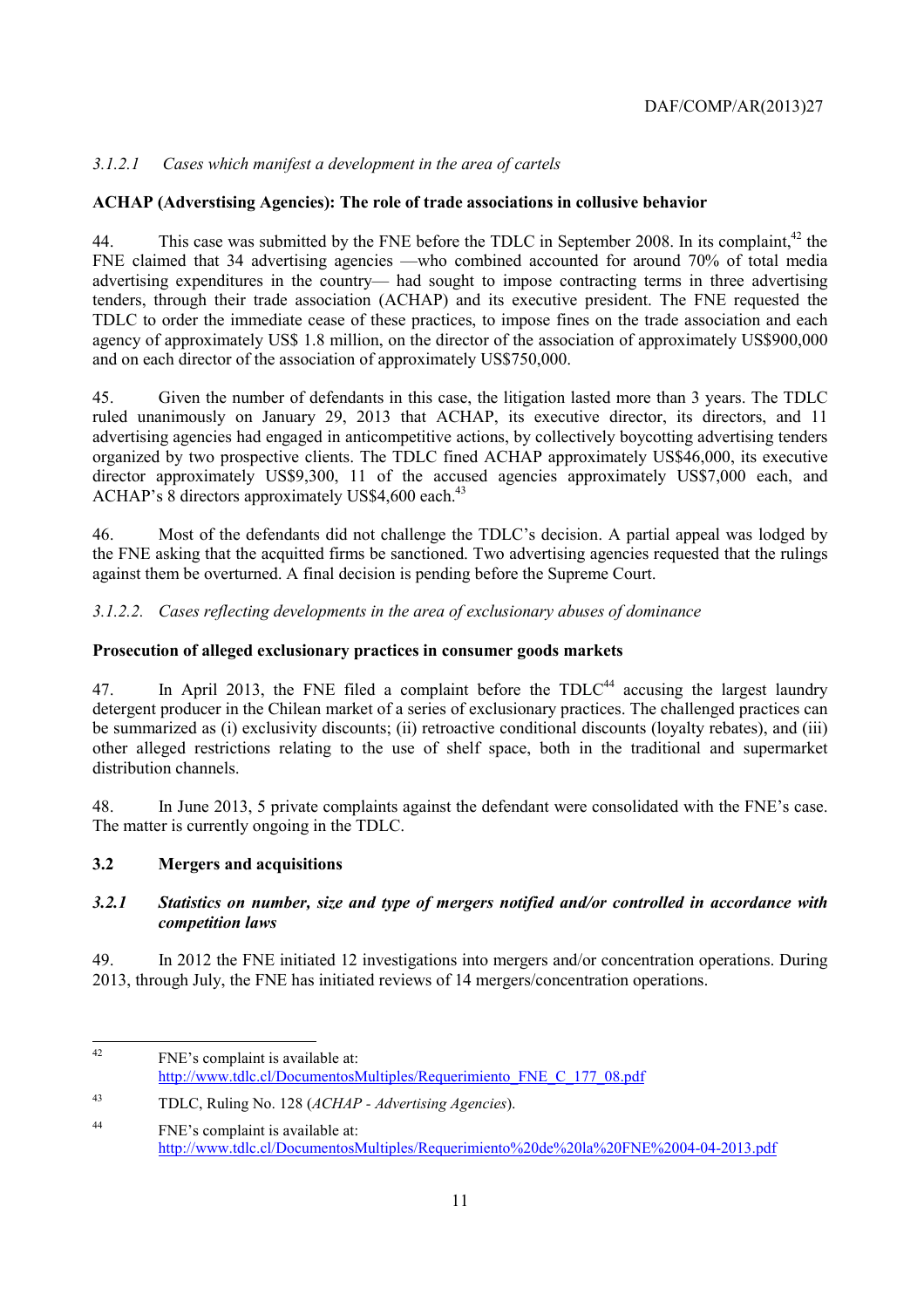50. During the period covered by this report (August 2012-July 2013), no non-adversarial proceedings relating to merger control were initiated before the TDLC.

#### *3.2.2 Summary of important merger cases*

#### *3.2.2.1 Radiodifusión SpA: acquisition of radio broadcasting concessions*

51. During the period covered by this report, the TDLC issued its decision on the acquisition of 11 radio broadcasting concessions by Radiodifusión SpA, a company that belongs to a holding with participation in 117 television broadcasting concessions, as well as several other radio broadcasting concessions throughout the country.<sup>45</sup>

52. The TDLC's analysis concluded that, although there are no relevant concentration effects in the radio broadcasting market, some competitive risks—in the form of portfolio effects—arose from the acquiring group's participation in the television broadcasting market, given the barriers to entry to this market (limited spectrum).

53. The TDLC cleared the merger because it concluded that the increase in concentration in the radio broadcasting market would not generate competitive risks in that market. However, given the recent technological convergence observed in telecommunications markets in general, the TDLC imposed the following mitigation remedies: (i) Prohibition against imposing on any advertiser the obligation to buy advertising space in television and one or more radio stations simultaneously, making clear that advertising agencies and clients are free to advertise in the media they deem convenient. (ii) Conditions for multiplatform or bundled sales of advertising space: (ii.a) media agencies and advertisers can purchase bundled items separately; and (ii.b) the price of the bundle of "n" items must be at least greater than the sum of the prices of "n-1" items, excluding the item with the highest price. (iii) Prohibition against arbitrary discrimination. (iv) Separation of radio and television in distinct enterprises. (v) Limitation of a non-compete clause to 2 years.

# *3.2.2.2 SMU/SDS: concentration of supermarket chains*

54. During the period covered by this report, the TDLC issued its decision on the merger between the supermarket chains SMU and SDS (Supermercados del Sur).<sup>46</sup>

55. In September 2011, SMU initiated a merger notification procedure before the TDLC (after the merger agreement with SDS had been signed) proposing mitigation measures in order to guarantee that the merger would not affect competition. This is the first time the TDLC considered a non-adversarial notification procedure initiated after the transaction had closed.

56. The TDLC approved this merger, subject to the following mitigation remedies: (i) SMU must sell a group of establishments (from options defined by the TDLC) in 19 municipalities where post-merger concentration levels caused concern, as well as the distribution centers that SDS operated in three locations, and at least one of the SDS operated brands. All these assets must be sold as one economic unit within 8 months. (ii) The buyer of these assets must not be related to SMU, and must not possess a market share over 25% in supermarkets at the national level. (iii) As long as condition (i) is not accomplished, SMU must operate those establishments and harmonize the prices of products sold there with the prices of the nearest location with sufficient competition conditions, as well as offer local providers with buying conditions at least as favorable as those offered providers of establishments of the nearest regional capital

 $45$ 45 TDLC, Decision No. 41/2012 (*Radiodifusión SpA*)

<sup>46</sup> TDLC's Decision No. 43/2012 (*SMU/SDS*)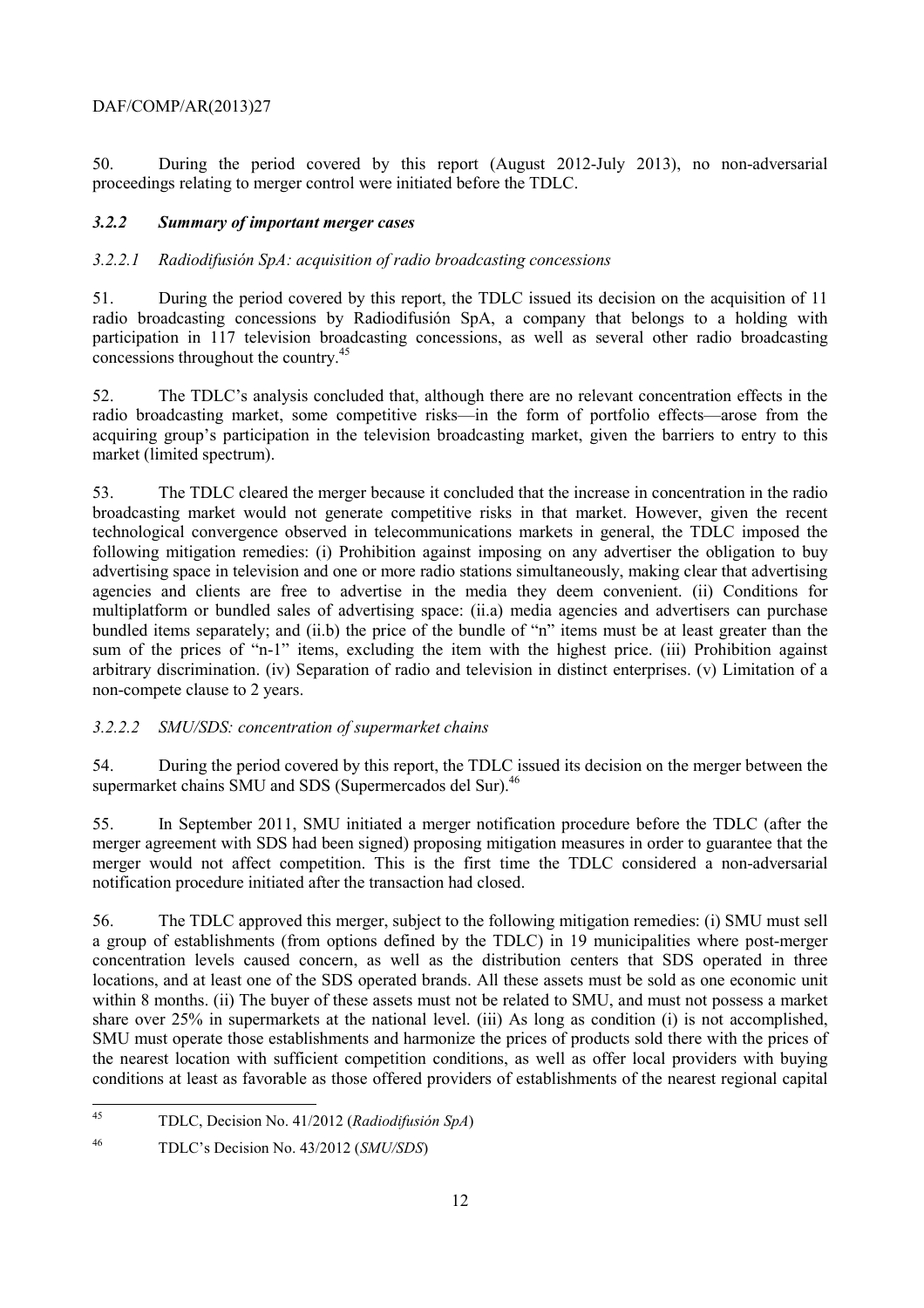city. (iv) SMU must sell all direct or indirect participation in Supermercados Montserrat within 8 months. (v) Non-compete clauses agreed with the previous controllers of SMU cannot have anlength greater than two years. (vi) SMU must establish general contracting terms, in an analogous fashion to Cencosud (another Chilean supermarket chain). (vii) SMU and its related companies must initiate a merger notification procedure prior to any future acquisition in the supermarket industry, be it in the retail or wholesaler segment.

57. This decision was challenged by SMU and by other two supermarket chains. The case is currently pending beforethe Supreme Court.

#### *3.2.2.3 Cine Hoyts: outcome of the challenge to an already closed merger*

58. On January 15, 2013, the TDLC approved a judicial settlement between the FNE and several contracting parties of CineHoyts/Cinemundo, a merger between two major cinema exhibitors in Chile. By virtue of the settlement, companies committed to make divestitures of assets in Estación Central (a Department in Santiago) and in the City of Valparaíso, to unrelated and independent entities.<sup>47</sup>

59. The proceeding had been initiated by the FNE's June 2012 complaint against the companies, which was based on the general provisions of the Competition Act on transactions that may tend to harm competition. This represented the first FNE challenge to an already consummated merger.

#### *3.2.2.4 Nestlé/Pfizer: extrajudicial settlements for expedient review of some mergers*

60. On April 18, 2013, the TDLC approved an extrajudicial settlement relating to a transnational acquisition in which Nestlé purchased Pfizer's nutritional business. In the Chilean market, Nestlé is the leader in milk formulas for infants, followed at that time by Pfizer. Following its investigation, the FNE concluded that clearing the transaction with no mitigation remedies would significantly reduce competition in the relevant markets.

61. The investigation by the FNE required international cooperation with authorities in other jurisdictions, such as Mexico, that were investigating the same transaction.

62. The merging parties offered several commitments, including the mandatory licensing for a tenyear term of Pfizer's brands, formulae and know-how, followed by a ten-year black-out period during which Nestlé would not be allowed to re-introduce any of those brands into the Chilean market. These and other commitments adopted by the merging parties were aimed at facilitating entry by an effective competitor.

63. On the basis of the commitments negotiated between the FNE and the merging parties, an extrajudicial settlement was reached and submitted to TDLC for approval.

64. The TDLC's approval of the reached settlement is a milestone in merger review proceedings in Chile, since for the first time the TDLC explicitly allowed the use of extrajudicial settlements for merger review<sup>48</sup>

 $\Delta$ 7 47 The settlement is available here: http://www.fne.gob.cl/wp-content/uploads/2013/01/Acuerdoconciliatorio-C240-12-001.pdf and the TDLC's approval decision, here: http://www.fne.gob.cl/wpcontent/uploads/2013/01/reso\_01\_2013.pdf

<sup>48</sup> TDLC's approval decision, April 18, 2013, available here: http://www.tdlc.cl/Portal.Base/Web/VerContenido.aspx?ID=4025&FMT=155&GUID=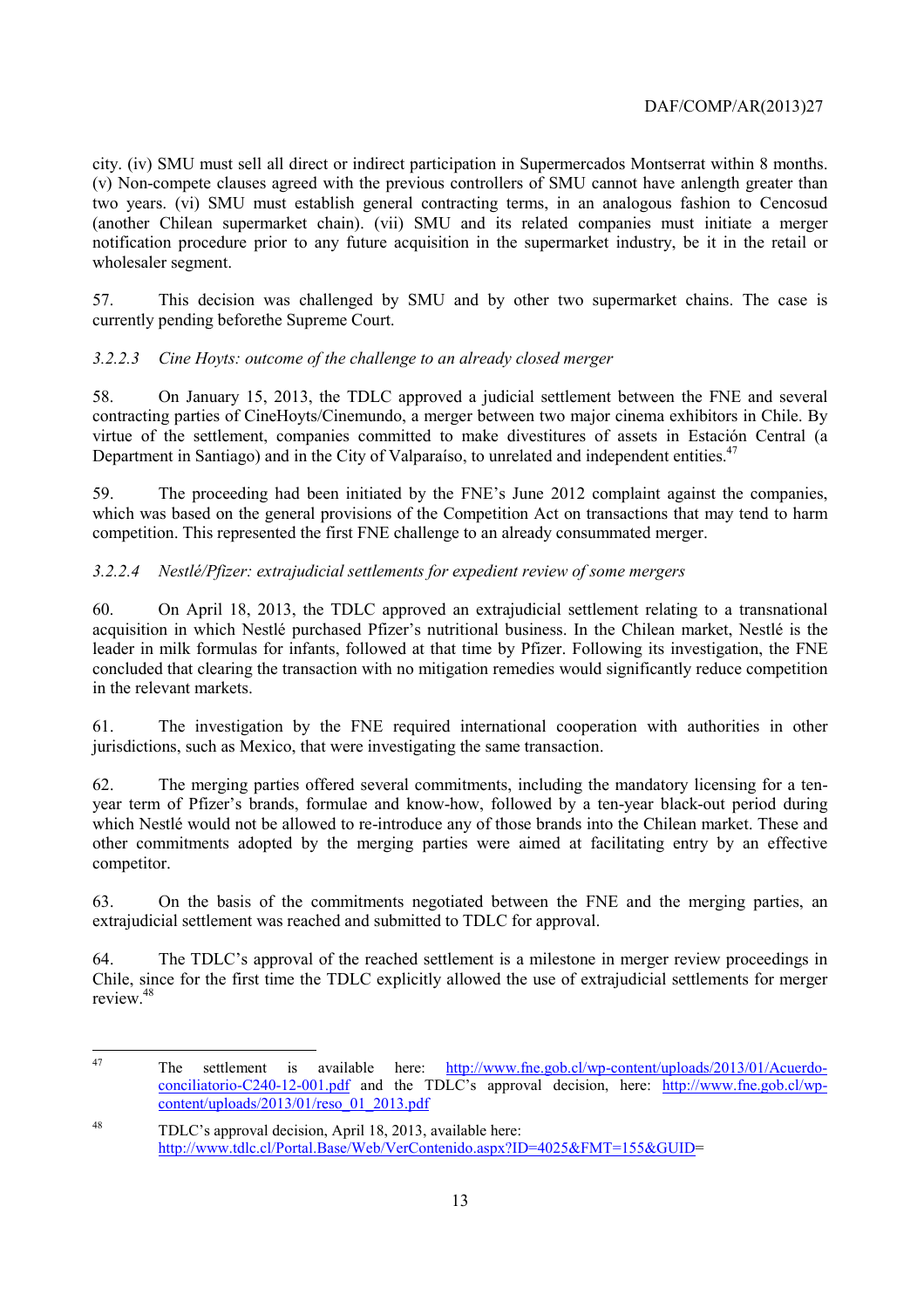#### **4. THE ROLE OF COMPETITION AUTHORITIES IN ORIGINATING AND IMPLEMENTING OTHER POLICIES (E.G. REGULATORY REFORM, BUSINESS AND INDUSTRIAL POLICIES, ETC.)**

65. Several economic sectors were the subject of important market studies, recommendations and use of other statutory powers by both the FNE and the TDLC. In what follows, we elaborate on some examples for illustrative purposes.

66. In October 2013, the FNE released a market study on 'Private Health Care Services and Insurance' conducted by the Pontificia Universidad Católica de Valparaíso. The study analyzes the markets for health insurance (Isapres) and health care provision (inpatient-hospital services and outpatient– ambulatory services), diagnosing the main informational and incentive problems that are present in each of them, and recommending several measures for improvement, many of which are consistent with the initiatives promoted by the government since 2010. Finally, the study raises some concerns about the costs and efficiencies of vertical integration among insurance companies and health care providers, recommending further analysis. Following the study, the issue of vertical integration between health insurance companies and private hospitals became an important topic of discussion in the political arena.<sup>49</sup>

67. In April 2013, the TDLC issued a decision on shipping conferences. The Chilean Merchant Marine Act historically had provided for an antitrust exemption, a very exceptional circumstance in our competition system. The FNE submitted a report and request before the TDLC requesting that TDLC formally recommend the abrogation of this exemption. The TDLC deemed the abrogation was not necessary since the right interpretation of the provision implied an authorization to shipping companies to participate in conferences, pools and other forms of joint business initiatives, but that the provision must not be construed as an *ex ante* and complete immunity from competition law. Thus, it concluded that the competition authorities would be able to analyze, on a case-by-case basis, whether a specific conduct by shipping companies violated Chilean competition law.<sup>50</sup>

68. Another interesting decision issued by the TDLC in the reported periodwas motivated by a nonadversarial proceeding initiated by the FNE. According to sector regulation in electricity markets, the TDLC has the statutory duty of qualifying the competitive/non-competitive conditionsunder which services are provided in order to determine whether existing price regulations are still justified or new price regulations are necessary. In this case, several services accessory to electricity distribution and not subject to price regulation were priced excessively. The FNE requested price-regulations to these services due to the non-competitive conditions under which they were provided. The TDLC approved in part the FNE's submission and made the qualification that several of the identified services must be subject to price regulation, because market conditions were not competitive enough to maintain them freed from price regulation. $51$ 

69. The TDLC, during the period covered by this report, did not formulate any proposals in regulatory reform.

<sup>49</sup> 49 The Study, in Spanish, can be downloaded here: http://www.fne.gob.cl/english/wpcontent/uploads/2012/11/INFORME-PUCV-MERCADO-SALUD.pdf

<sup>&</sup>lt;sup>50</sup> The TDLC's decision, issued on April  $10^{th}$ , 2013, is available here: http://www.tdlc.cl/Portal.Base/Web/VerContenido.aspx?ID=4012&GUID=

<sup>&</sup>lt;sup>51</sup> The TDLC's decision, issued on October  $12<sup>th</sup>$ , 2013, is available here: http://www.tdlc.cl/Portal.Base/Web/VerContenido.aspx?ID=3904&GUID=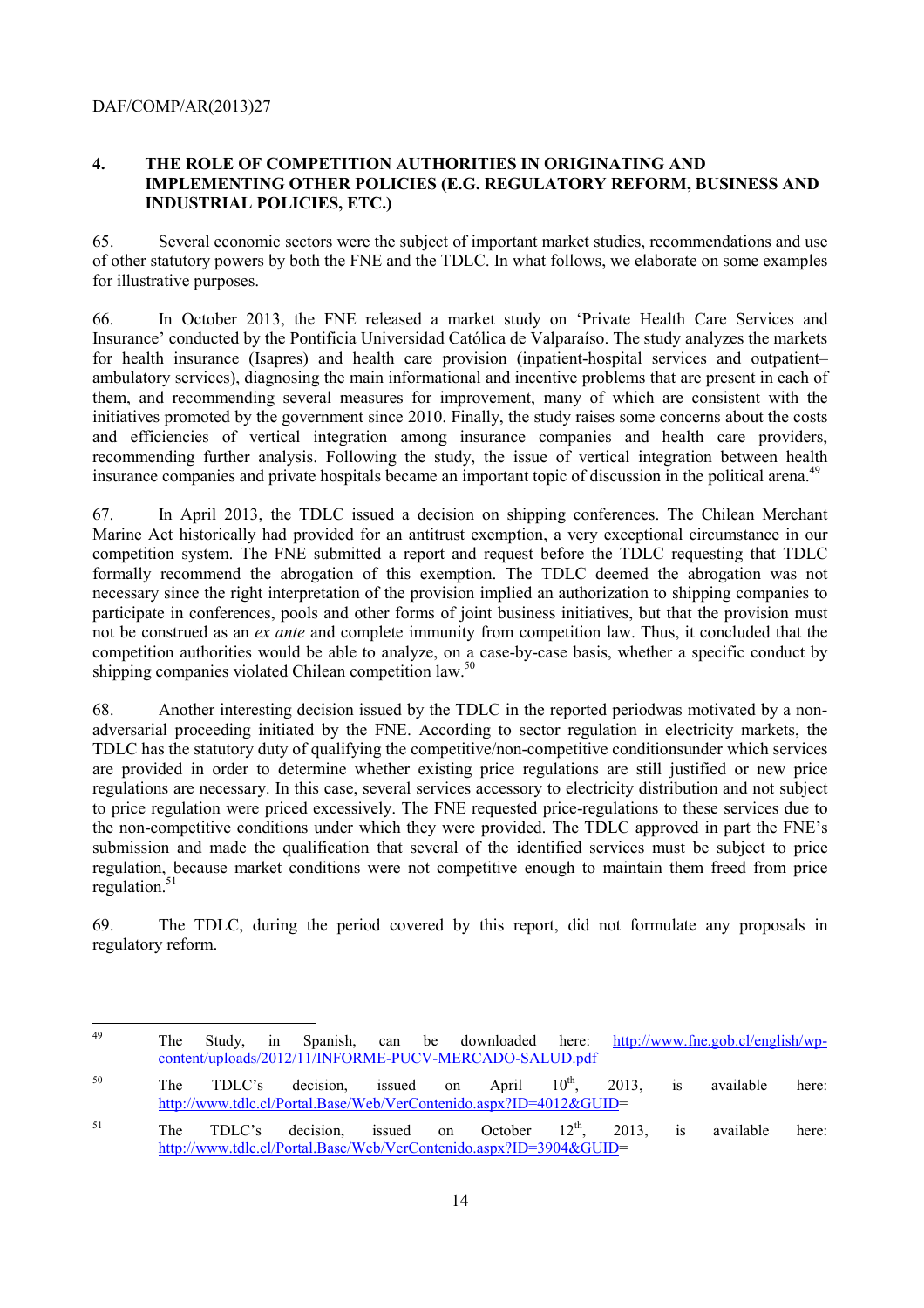## **5. BUDGET AND RESOURCES OF COMPETITION AUTHORITIES**

## **5.1 The FNE**

- 70. Overall resources (current numbers and changes over the previous year):
	- a) Annual budget (in Chilean pesos and US\$)
		- 2011: \$ 3,988,427,000.- (Chilean pesos); approx. USD 8,400,579.-
		- $2012: $4,220,158,000.$  (Chilean pesos); approx. USD 8,941,012.
		- 2013: \$4,489,840,000.- (Chilean pesos); approx. USD 8,799,656.-
	- b) Number of employees
		- $2011:89$
		- $2012:93$
		- $2013:94$
- 71. Informing separately for each year:

2011:

- No. of economists: 18
- No. of lawyers: 31
- No. of other professionals: 26
- No. of support staff: 14
- No. of all staff combined: 89

2012:

- No. of economists: 18
- No. of lawyers: 40
- No. of other professionals: 20
- No. of support staff: 13
- No. of all staff combined: 91

2013:

- No. of economists: 19
- No. of lawyers: 35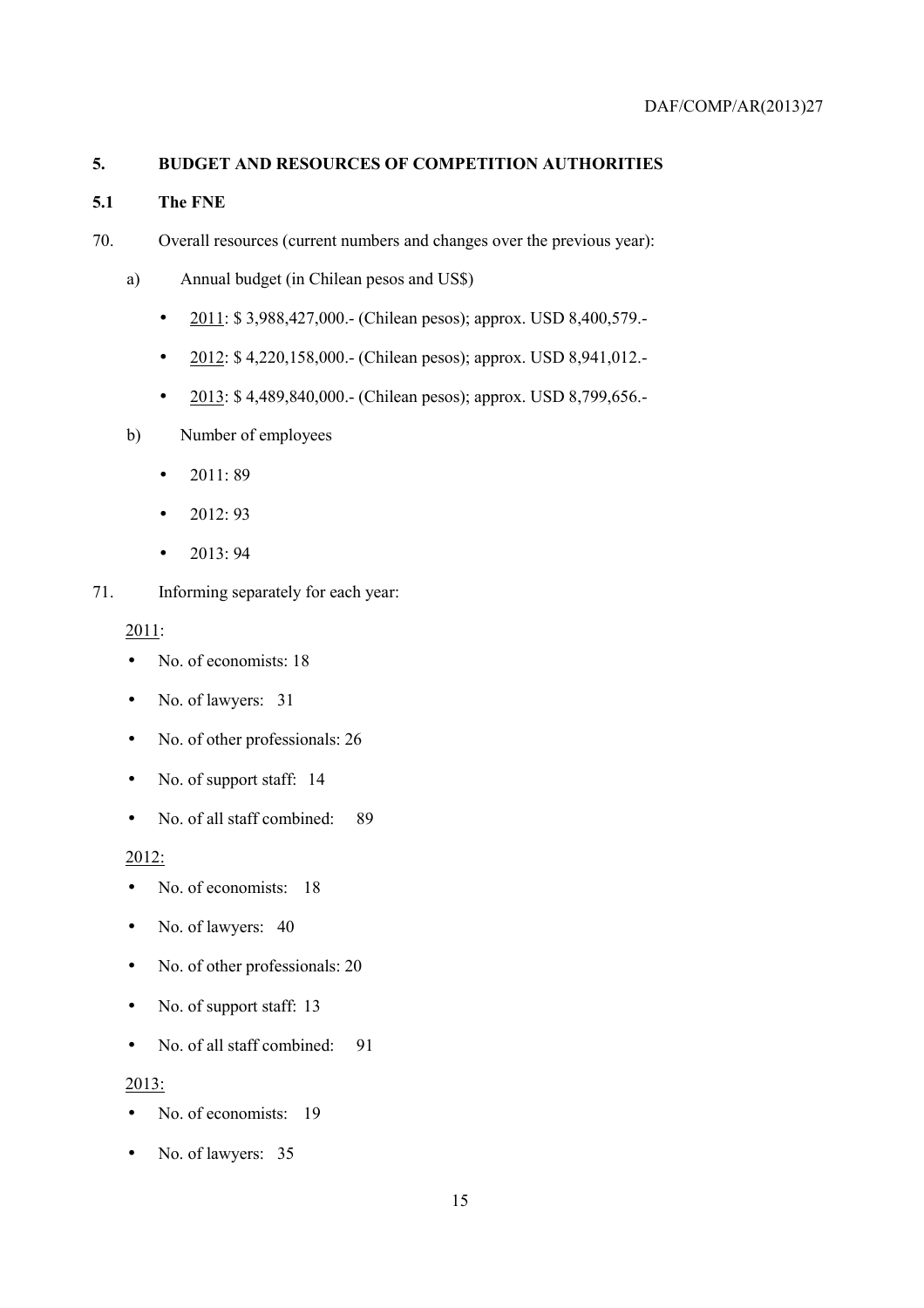- No. of other professionals: 22
- No. of support staff: 18
- No. of all staff combined: 94
- 72. Human resources applied to:
	- a) Enforcement against anti-competitive practices (cartel dominance abuses):
	- 2010:  $52$
	- 2011:66
	- 2012: 58
	- b) Merger review and enforcement:
	- 2010: 11
	- $2011:10$
	- $2012:12$
	- c) Advocacy efforts:
	- 2010: 6
	- 2011:6
	- 2012:  $6$
- **5.2 The TDLC**
- 73. Resources overall (current numbers and changes over the previous year):
	- a) Annual budget (in your currency and US\$)
	- 2011: \$1,016,627,000. (Chilean pesos); approx. USD 2,141,259.
	- 2012: \$1,117,052,000.- (Chilean pesos); approx. USD 2,151,487.-
	- 2013:\$1,228,933,000.- (Chilean pesos); approx. USD 2,366,974.-
	- b) Number of members (including staff members + judges)
	- $2011:19$
	- $2012:18$
	- $2013:21$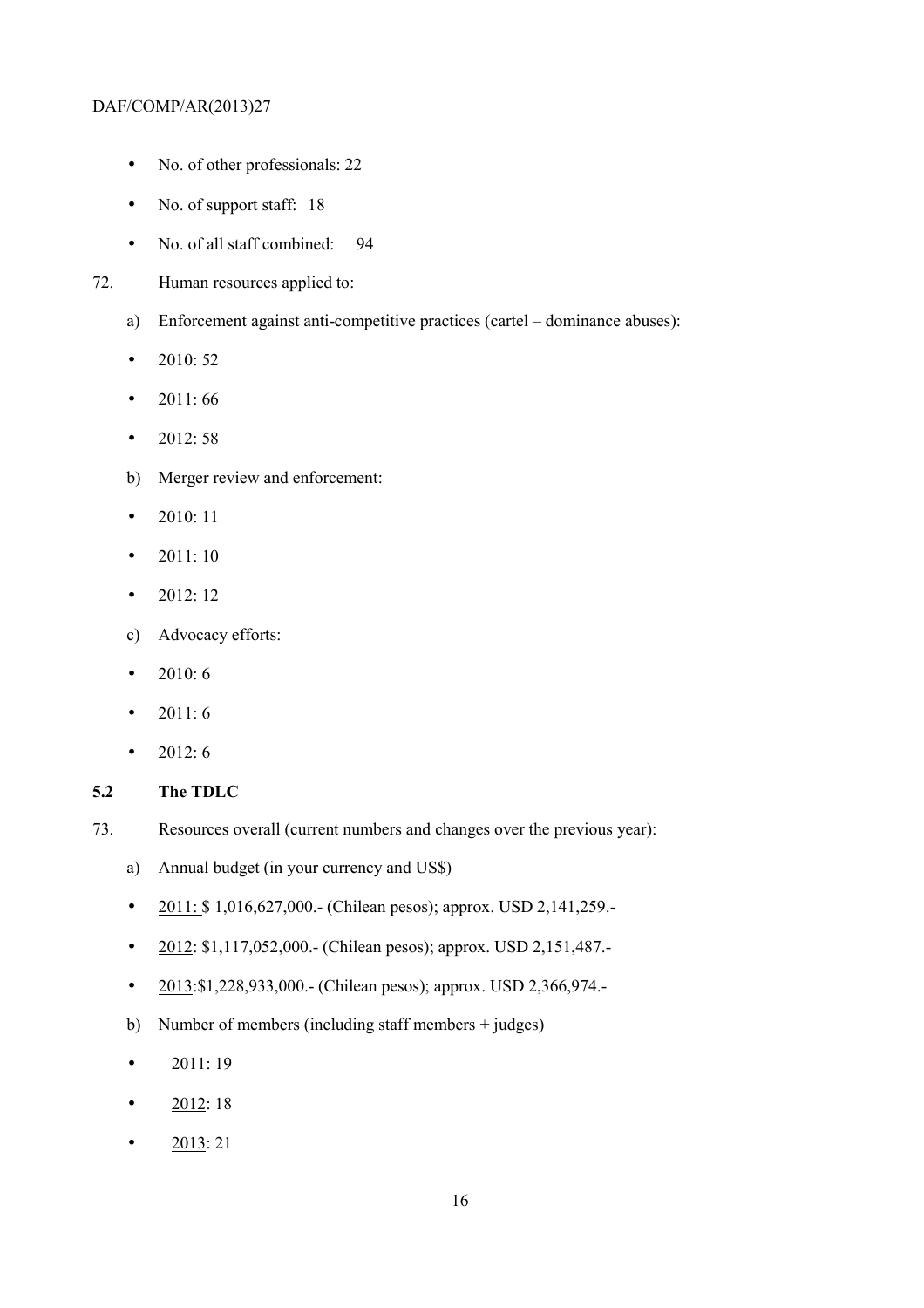74. Informing separately for each year:

2011:

- No.of economists: 5
- No.of lawyers: 7
- No.of support staff: 7
- No. of all staff combined: 19

#### 2012:

- No.of economists: 5
- No. of lawyers: 7
- No. of support staff: 6
- No. of all staff combined: 18

#### 2013:

- No of economists: 6
- No. of lawyers: 8
- No. of support staff: 7
- No. of all staff combined: 21

# **6. SUMMARIES OR REFERENCES TO NEW REPORTS AND STUDIES IN MATTERS OF COMPETITION POLICY**

75. In October 2012 the FNE celebrated a new version of its annual conference "*Día de la Competencia*" that has taken place since 2003. Foreign panelists for this conference included the scholar Bruce Lyons from University of East Angliaand the attorney Thomas Vinje, partner at Clifford Chance LLP Antitrust Practice. Michael Jacobs and Andrés Gómez-Lobo, external consultants of the FNE participated as presenters as well. Panelists also included representatives of the FNE. The conference covered topics such as the presentation of the FNE's annual report, a new manual for FNE's investigations, the state of the art on merger review in Chile and future developments in this area. A market study on private health market was also presented. Finally, the conference considered two breakout sessions, one on merger review and the other on vertical restraints and antitrust in the internet economy.<sup>52</sup>

76. In May 2013, the *Grupo Res Publica Chile*, a privately funded group of experts, economists, social scientists, lawyers, etc. launched a book containing 95 public policy proposals aimed at contributing to Chile's economic development. Amongst these proposals it is worth highlighting those related with competition policy and law, such as proposal 17 which recommends the elimination of entry barriers in

<sup>52</sup> 52 A summary of this activity is available at: http://www.fne.gob.cl/2012/10/11/dia-de-la-competencia-2012- 2/